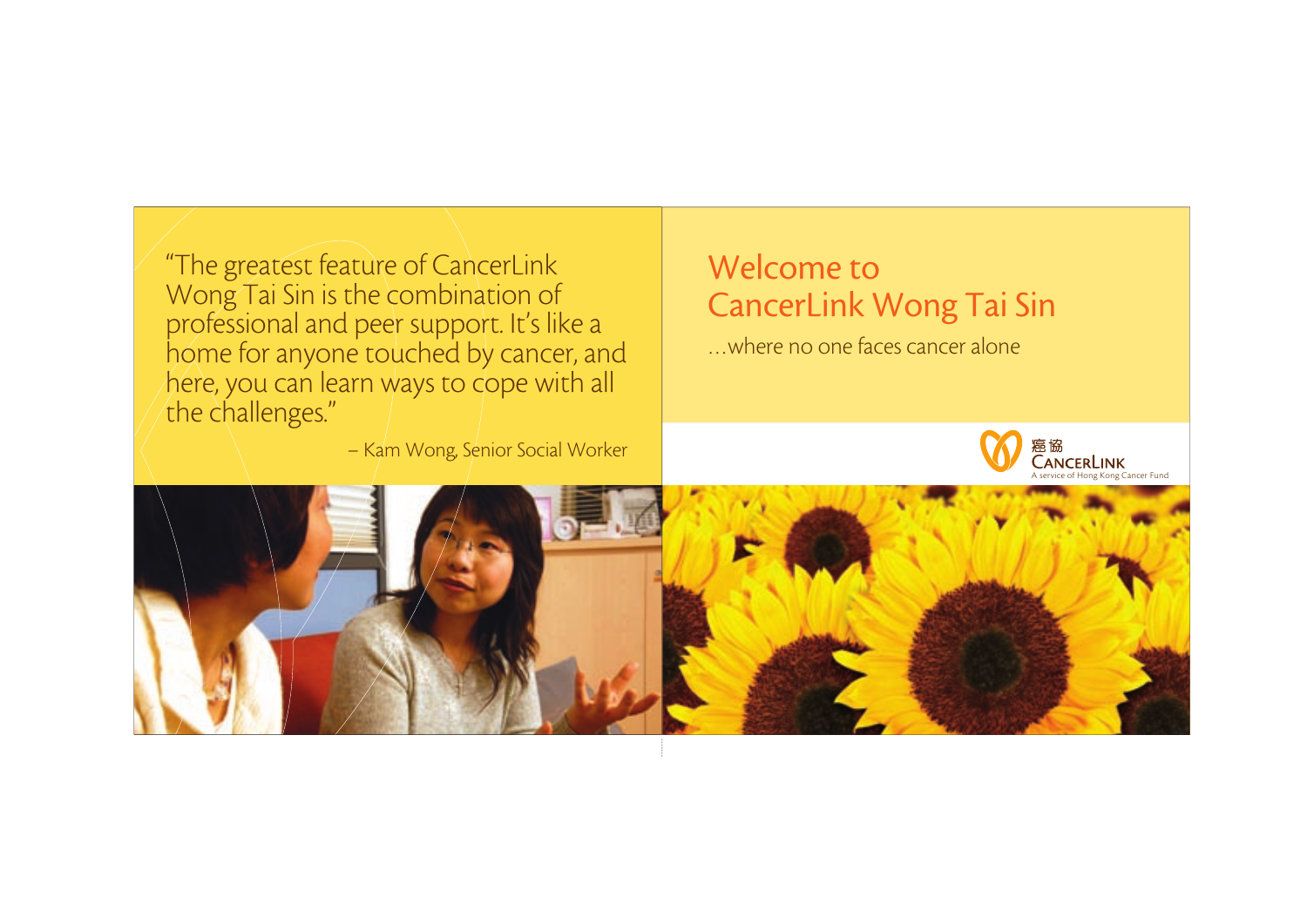Cancer is a challenge that can be overcome. You are not alone. Here at CancerLink Wong Tai Sin, our staff, counsellors, and patient support groups can provide you with the information, friendship, and emotional support to overcome the fear and challenges associated with cancer

Please come and visit us. We are here to help.



Established in 1997 to offer free cancer care services, CancerLink Wong Tai Sin was the first cancer support centre in Hong Kong outside the hospital setting. Services we provide include:

- Updated cancer information
- Individual and family counselling
- Cancerl ink Hotline
- Holistic therapies
- Rehabilitative programmes
- Peer support

We aim to reduce the impact of cancer, increase cancer awareness, and ensure, through information, empowerment and peer support, that no one faces cancer alone.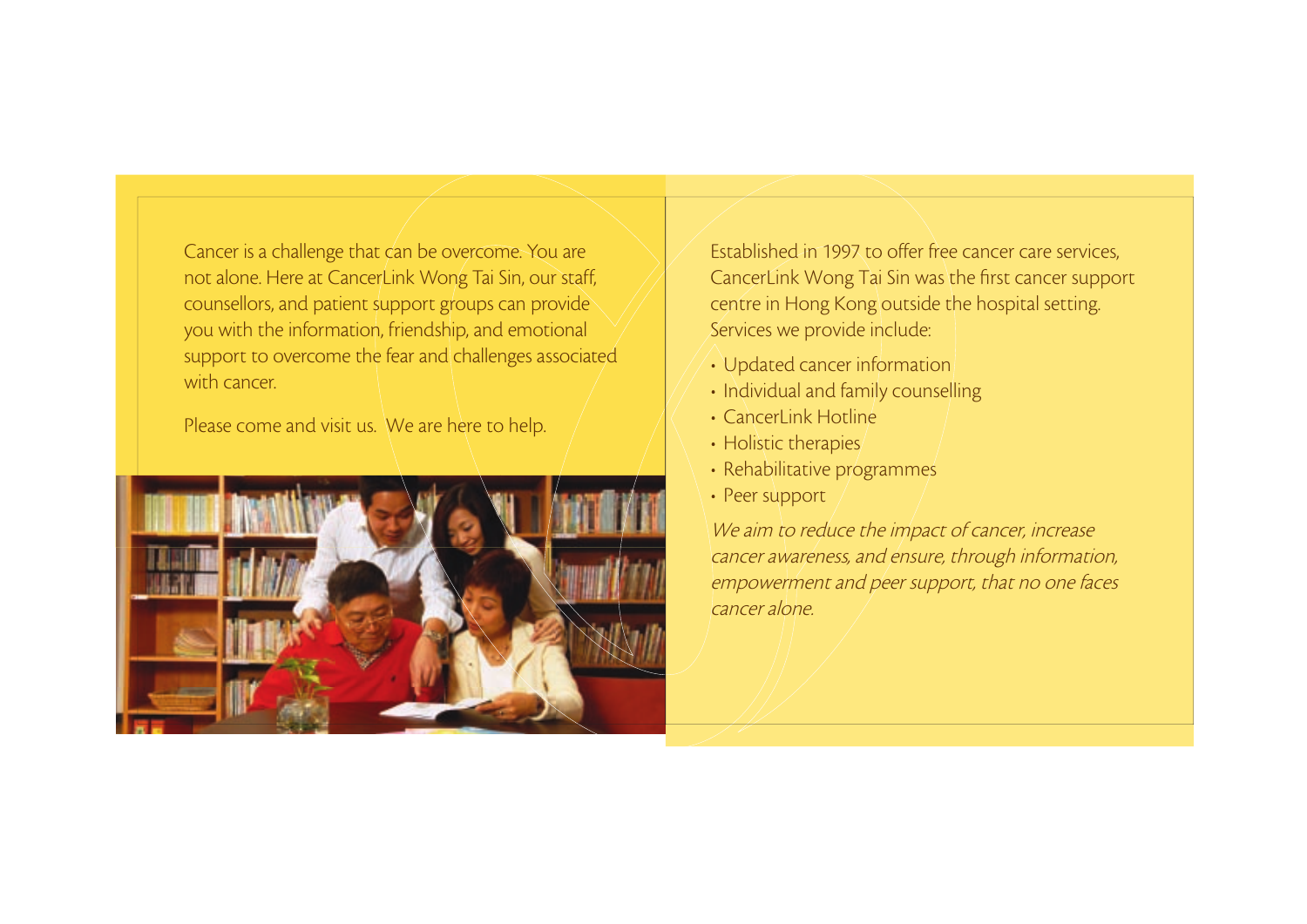

## At CancerLink Wong Tai Sin: CancerLink Hotline: 3656\0800

- Counselling rooms
- Library
- Kitchen
- Free Internet access
- Rooms for gatherings, talks, activities, art, movement therapy and qigong classes

The CancerLink hotline offers immediate support over the phone. Our trained volunteers and registered social workers are here to listen, whatever question or concern you may have.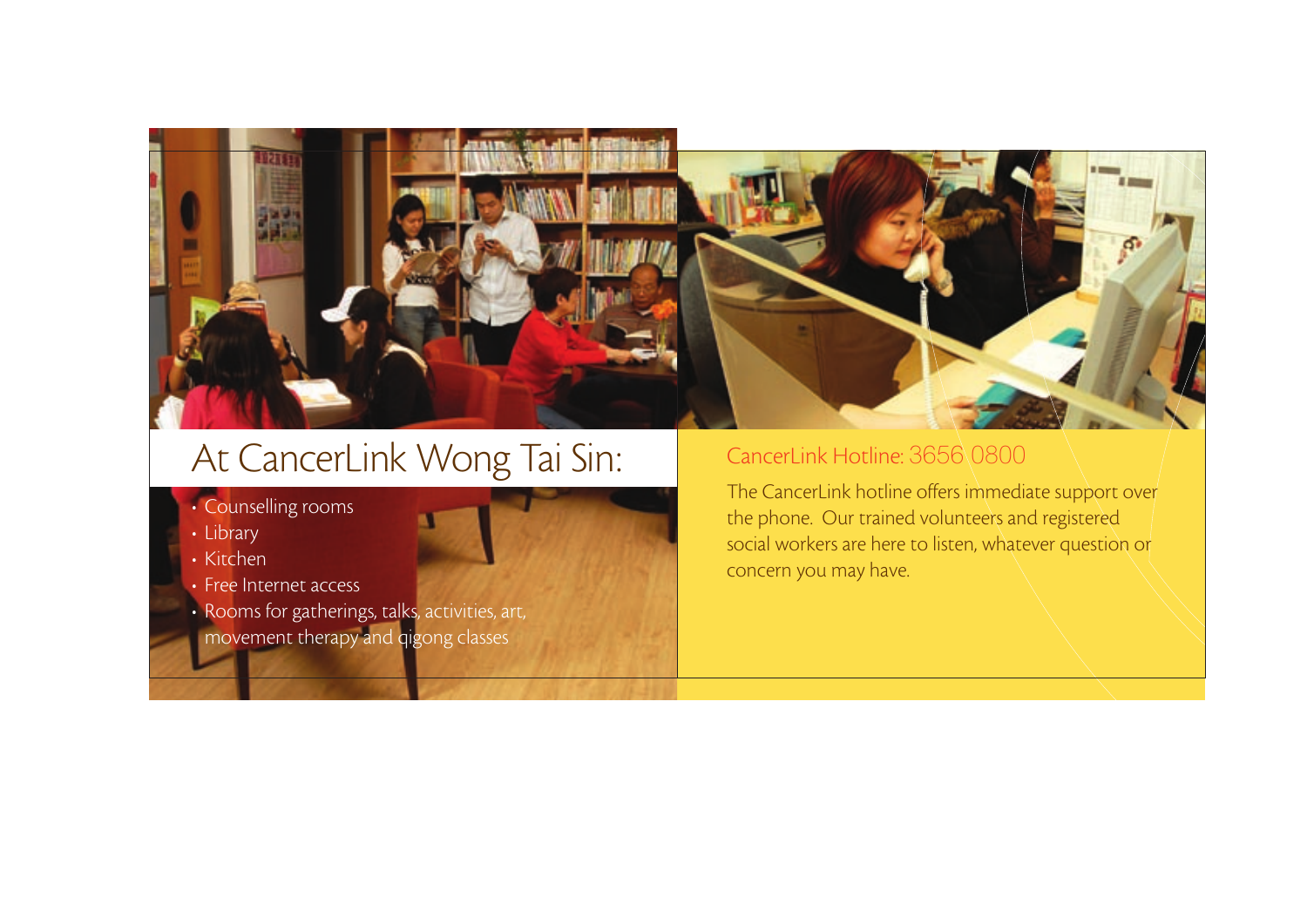Need to de-stress and strengthen your body and mind? Join our:

- Yoga, meditation and art and movement therapies to soothe your spirit
- Qigong, massage and Chinese diet and medicine programme to strengthen your body
- Courses on relaxation skills and techniques
- Self care workshops to deal with treatment side-effects



Be a friend. Join our monthly donation programme, "Circle of Friends", so that we can continue to provide free services to those touched by cancer.

Please complete the form and return to us by post to The Hong Kong Cancer Fund, Freepost No. 10 (No Stamp Required) or by fax to 3667 2100.

Yes, I want to give a monthly donation of:  $\square$ HK\$200  $\square$ HK\$500  $\square$ HK\$1000  $\square$ HK\$ Personal Information (BLOCK LETTERS PLEASE) GD\_CANCERLINK 851 Name (Surname first) Mr./Mrs./Ms. \_\_\_\_\_\_\_\_\_\_\_\_\_\_\_\_\_\_\_\_\_\_\_\_\_\_\_\_\_\_\_\_\_\_\_\_\_\_\_\_\_\_\_\_\_\_\_\_\_\_\_\_\_\_\_\_\_\_\_\_\_\_\_\_\_\_\_\_\_\_\_\_\_\_\_\_\_\_\_ Address  $\overline{A}$ Tel \_\_\_\_\_\_\_\_\_\_\_\_\_\_\_\_\_\_\_\_\_\_\_\_\_\_\_\_\_\_\_\_\_\_\_\_\_\_\_\_ Email \_\_\_\_\_\_\_\_\_\_\_\_\_\_\_\_\_\_\_\_\_\_\_\_\_\_\_\_\_\_\_\_\_\_\_\_\_\_\_\_ Donation Methods  $\Box$  Autopay (we will forward the autopay form to you)  $\Box$  Credit Card  $\Box$  Amex (service charge waived)  $\Box$  Visa  $\Box$  MasterCard  $\Box$  JCB Cardholder's name Card no.  $Card$  issuing bank  $\qquad \qquad \qquad$ Expiry Date (valid for 2 months)

I hereby authorise Hong Kong Cancer Fund to debit the monthly donation from my credit card account. The authorisation continues after the expiry date of the credit card and with the issuance of a new card unless notice is given to Hong Kong Cancer Fund.

Cardholder Signature \_\_\_\_\_\_\_\_\_\_\_\_\_\_\_\_\_\_\_\_\_\_\_\_\_\_\_\_\_\_\_\_\_\_\_\_\_\_\_\_\_\_\_\_\_\_\_\_\_\_\_\_\_\_\_\_\_\_\_\_\_\_\_\_\_\_\_\_\_\_\_\_

The Hong Kong Cancer Fund would like to assure you that all information will be treated in the strictest confidence and is for internal use only.

All donations of HK\$100 or above are tax deductible.

For Office Use Only

Authorisation Code

Date \_\_\_\_\_\_\_\_\_\_\_\_\_\_\_\_\_\_\_\_\_\_\_\_\_\_\_\_\_\_\_\_\_\_\_\_\_\_\_\_\_\_\_\_\_\_\_\_\_\_\_\_\_\_\_\_

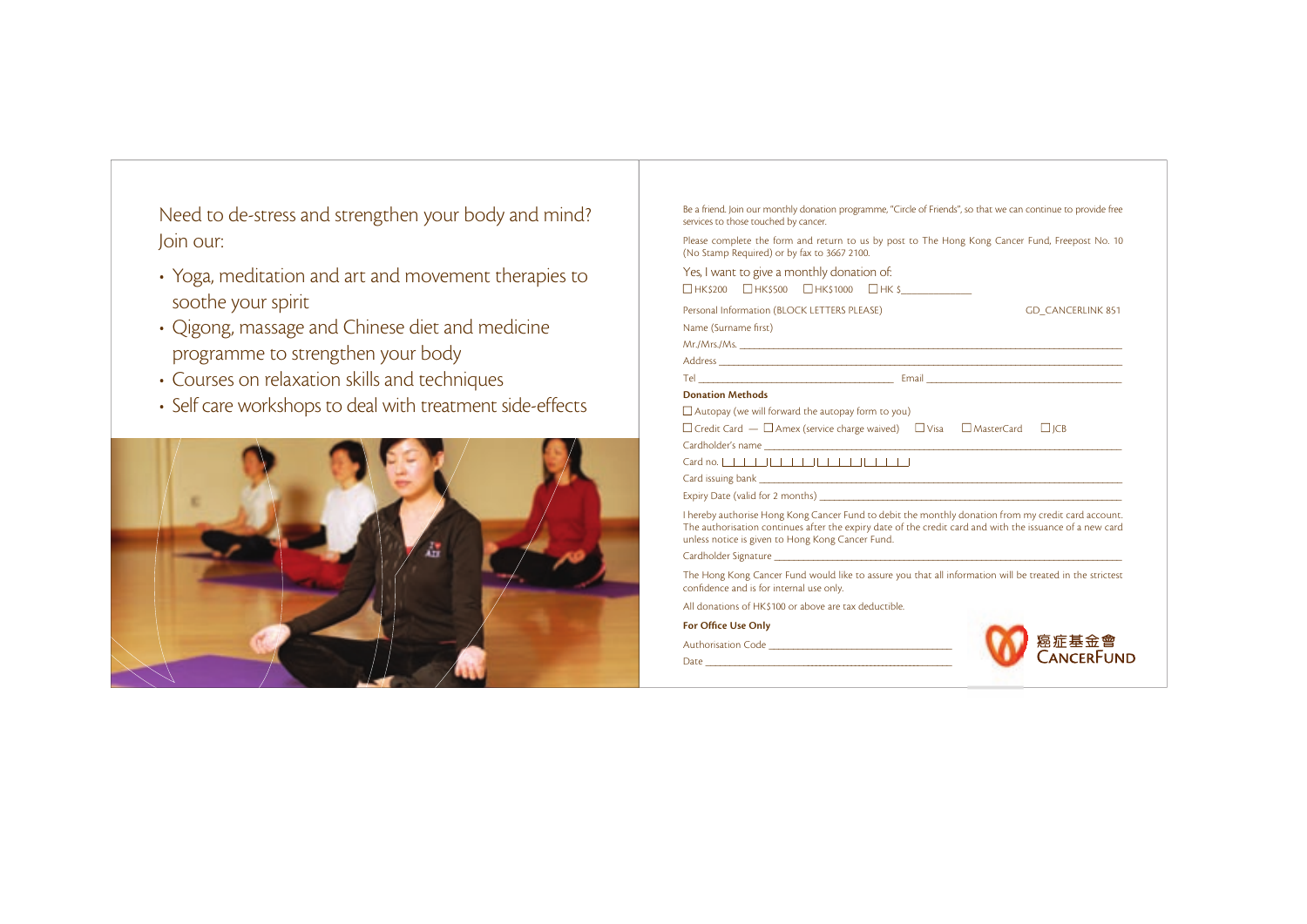

## If you have questions, or you just want someone to talk to, please contact or visit us today.

CancerLink Support Centre, Wong Tai Sin Unit 2-8, G/F, Lung Cheong House, Lower Wong Tai Sin Estate Kowloon, Hong Kong Tel: 3656 0700 | Fax: 3656 0900 | CancerLink Hotline: 3656 0800 Email: canlink@hkcf.org

Hours of Operation: Mon – Fri: 9am to 10pm Sat: 9am to 6pm Sunday & Public Holidays: Closed Wave Works Wave Cancer-fund.org

Friends of CancerLink, a network of 14 cancer patient support groups offering peer support through:

- Experience sharing
- Activities and workshops
- Home visits and support for homebound patients
- Informative talks and hospital visits